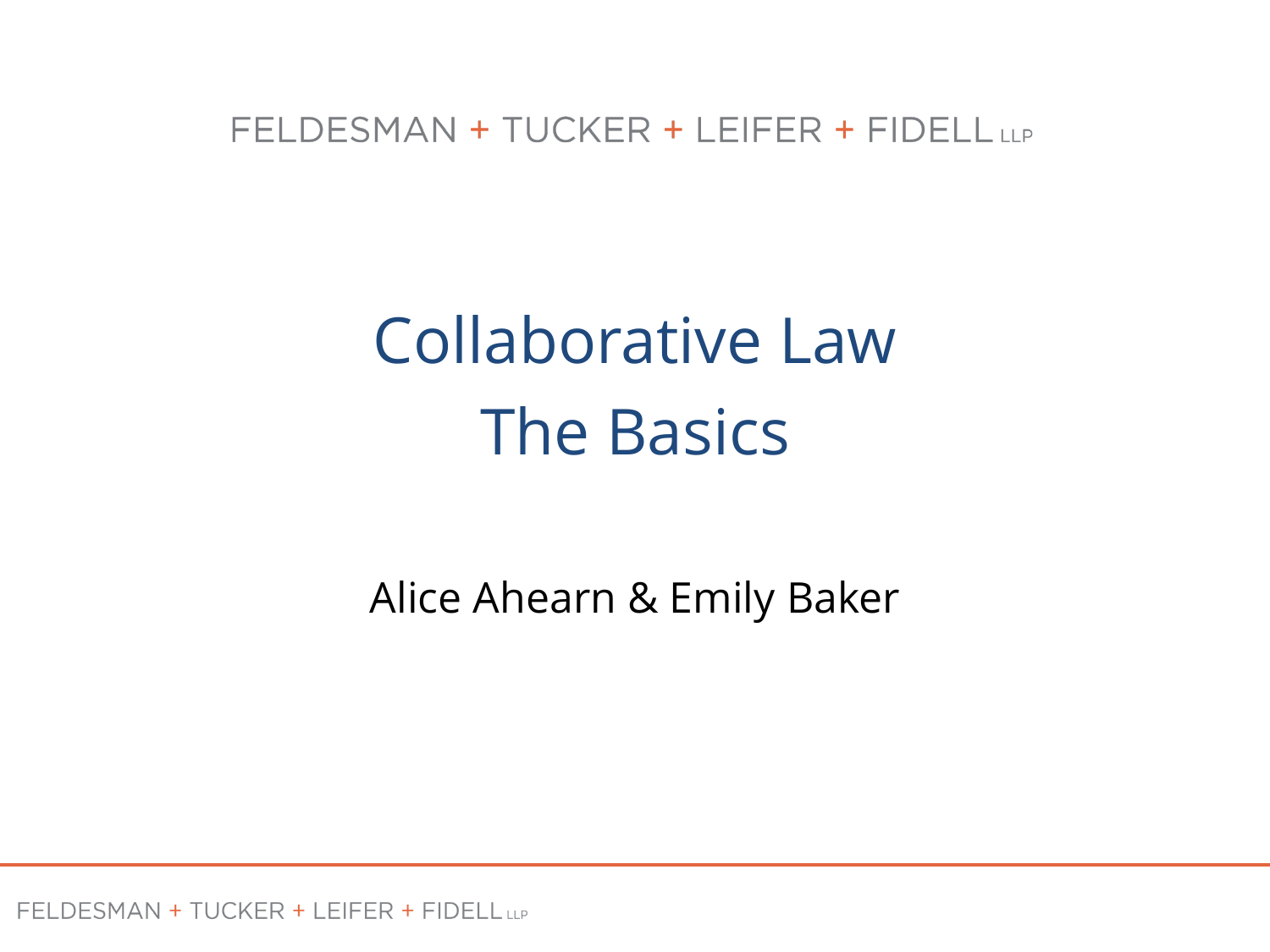### **WHAT IS COLLABORATIVE LAW?**

• A form of Alternative Dispute Resolution that is Settlement Centric v. Litigation Centric

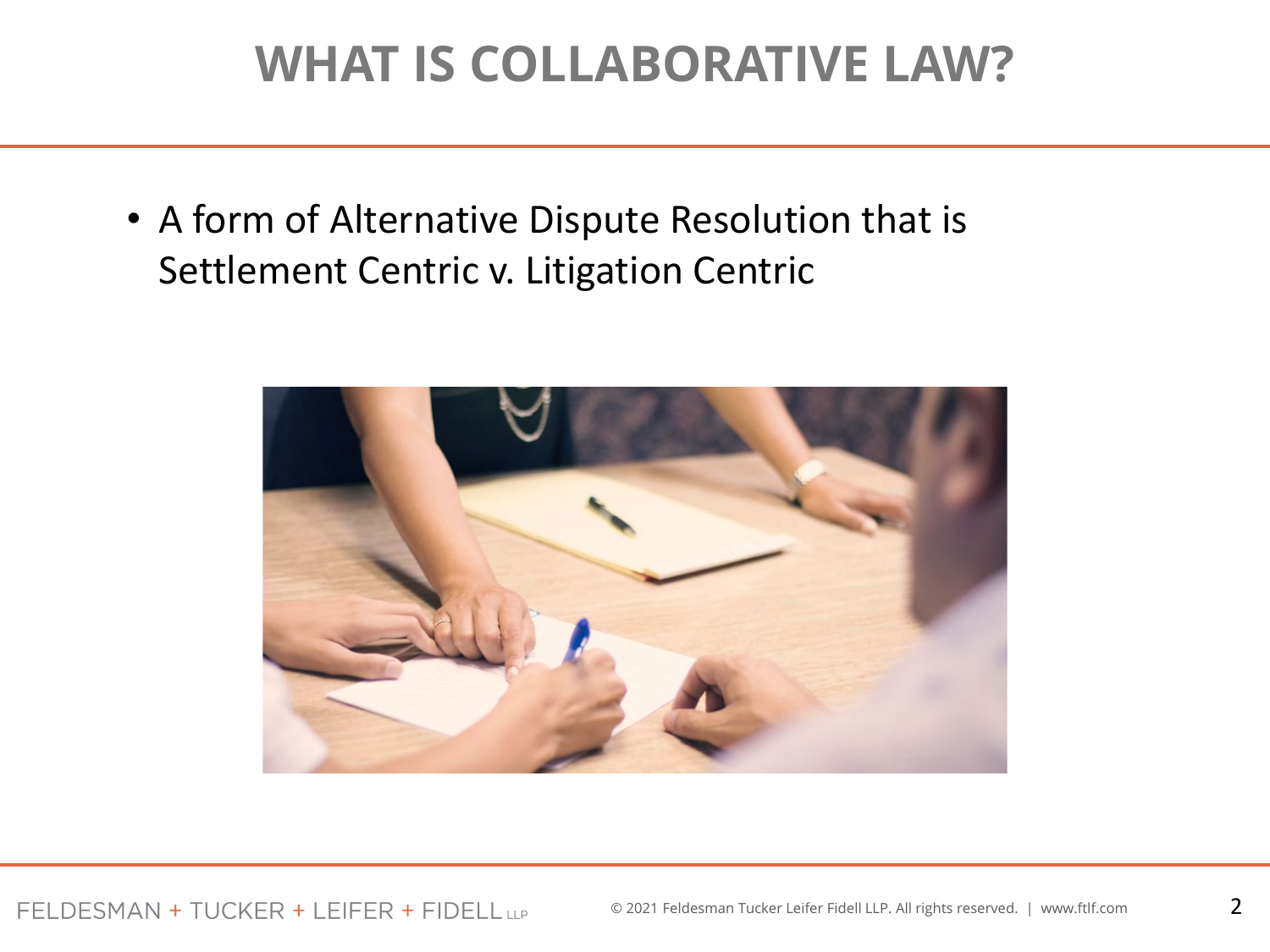### **HOW IS COLLABORATIVE PRACTICE DIFFERENT FROM MEDIATION?**

- Parties Sign Participation Agreement
	- Complete Disclosure
- Team of Professionals to Support Clients
- Specific Model for Meetings
	- Identify Goals and Questions to be Answered
	- Identify Any Immediate Issues to be Addressed
	- Generate Options for Solutions
	- Evaluate Options
	- Select Agreeable Solutions
	- Draft and Sign Durable Agreement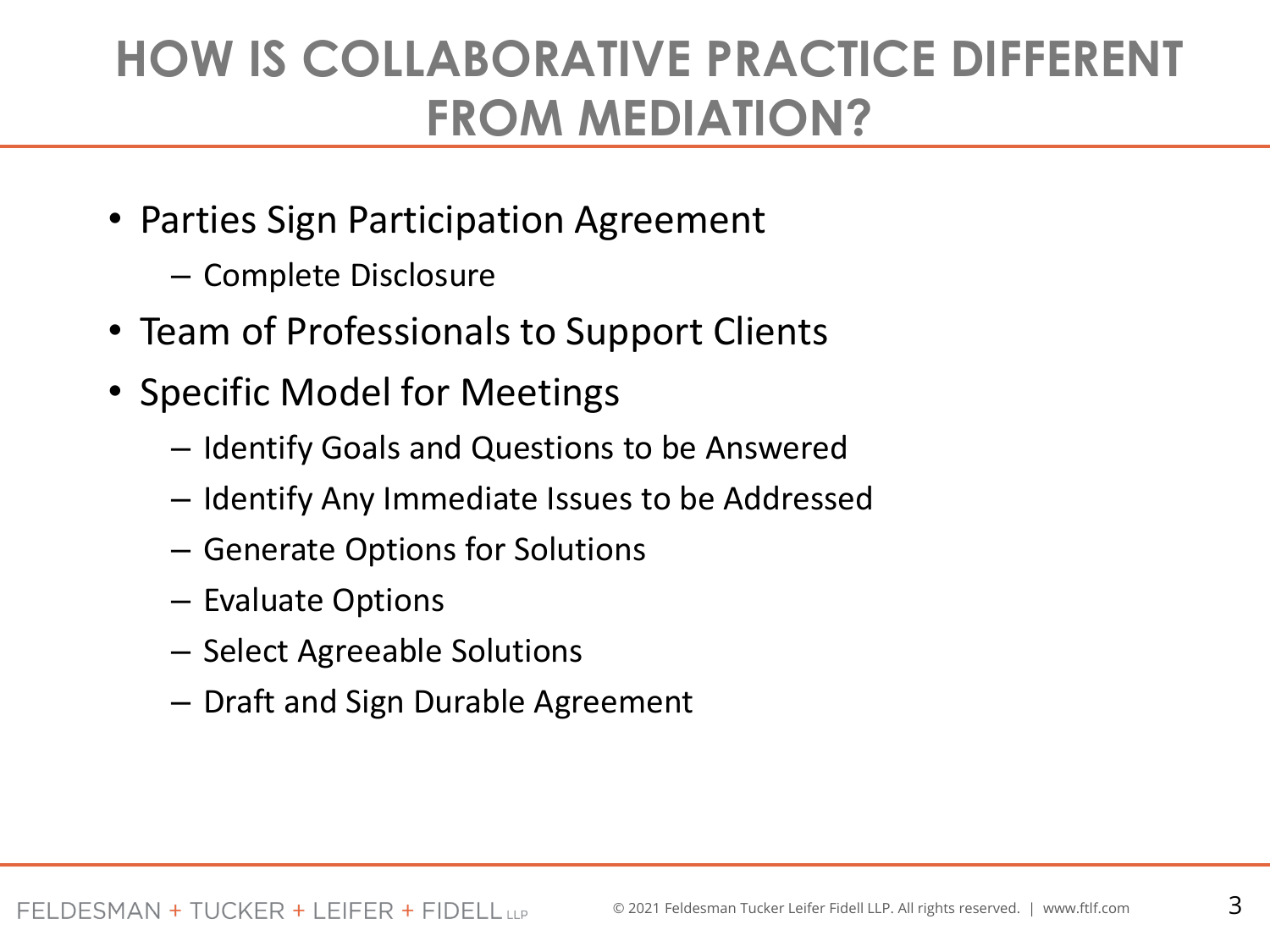## **WHAT DO THESE MEETINGS LOOK LIKE?**

- First meeting everyone goes through the participation agreement
- Second meeting The Team goes through and identifies goals
- Second/Third Meeting Team identifies -Questions and information needed to generate options to meet goals and needs
- Professional Meetings Throughout process either before or after each meeting- to discuss how to have the team meetings in the most productive ways
- No longer than 2 hours, leave with questions and homework
- Circulate agenda for next meeting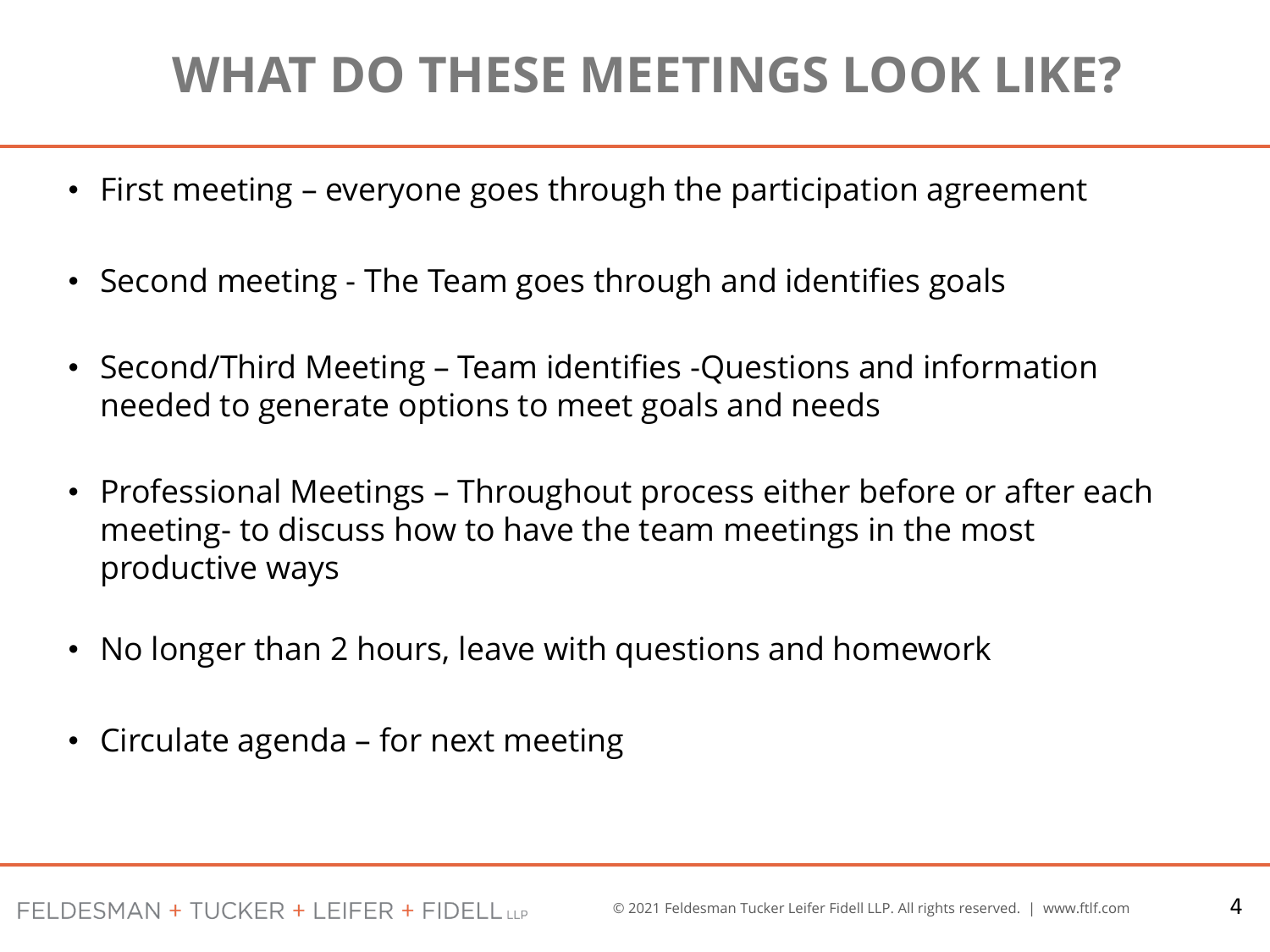## **PROFESSIONALS**

- Different types of professionals used in process
	- mental health professional (coach)
	- financial neutral
	- child specialist
	- business valuator
	- realtor
	- mortgage broker
	- vocational rehabilitation specialist

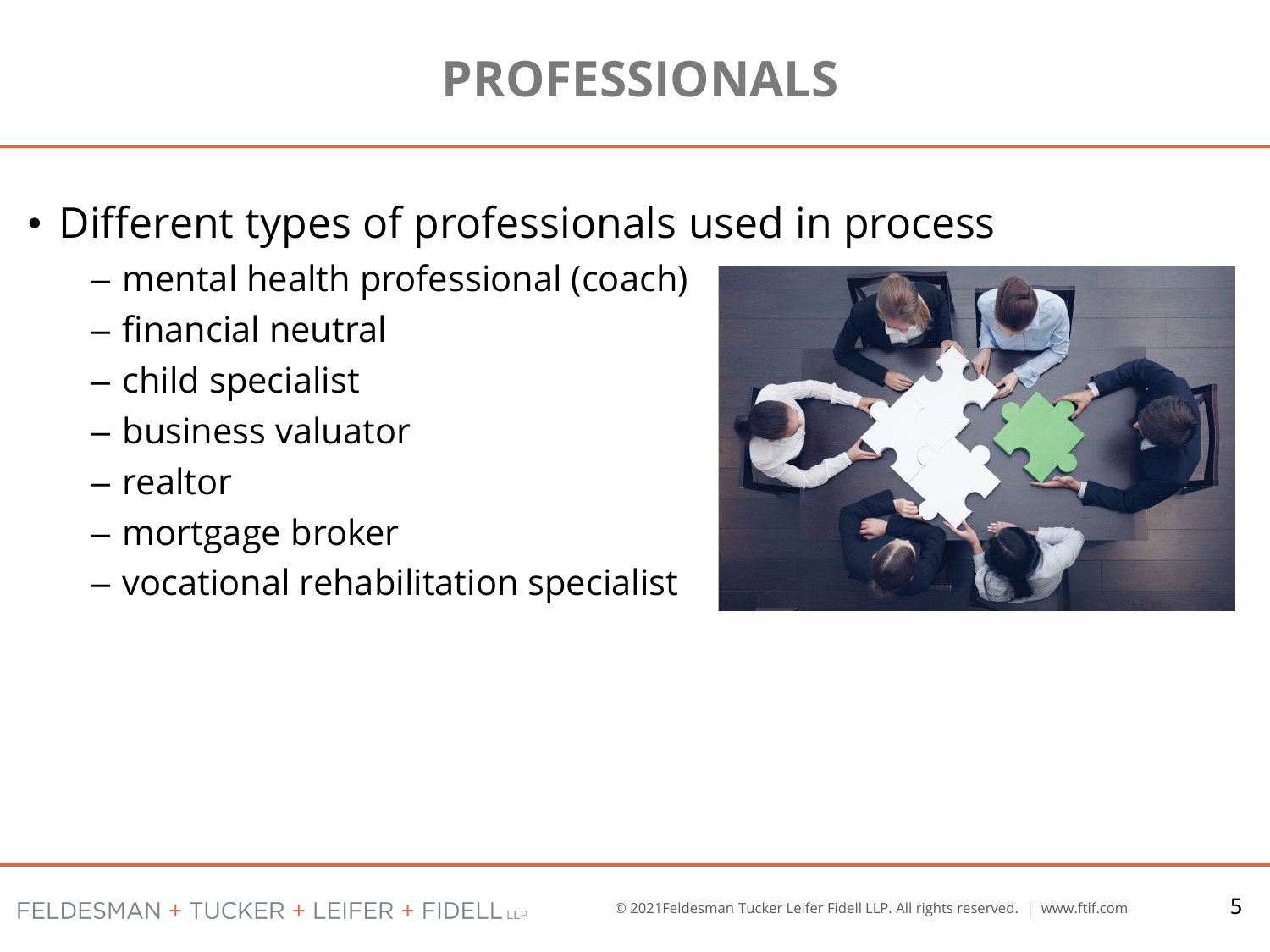### **HOW DO YOU BECOME A COLLABORATIVELY TRAINED PROFESSIONAL?**

Jurisdictionally Dependent – general requirements for local practice groups are:

- Completion of an Introductory Collaborative Practice Training or an Introductory Interdisciplinary Collaborative Practice Training that meets the requirements of IACP Minimum Standards for Introductory Collaborative Practice Trainings and Introductory Interdisciplinary Collaborative Practice **Trainings**
- A certain number of years of experience in domestic relations
- At least one thirty-hour training in client centered, facilitative conflict resolution, of the kind typically taught in mediation training (interestbased, narrative or transformative mediation programs).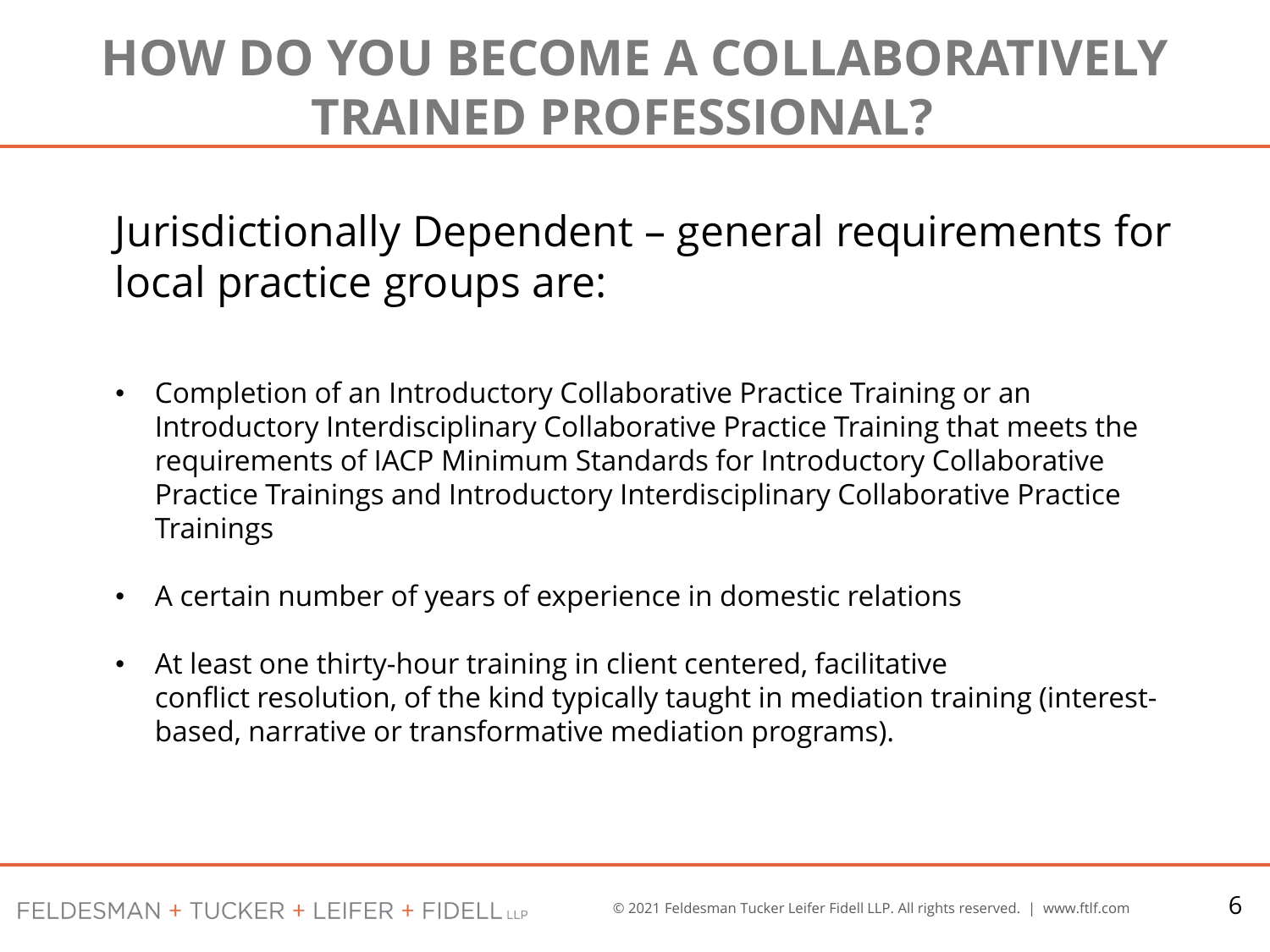#### **TIPS AND TRICKS COLLABORATIVE PROFESSIONALS USE**

- I. Active listening
- II. Ask who what when where
- III. Not why  $-$  accusatory
- **\*** Non-judgmental, watch body language!

### $\rightarrow$  Avoid Positional

• Look behind positions, what is the concern behind the position, what is the position trying to accomplish – what is the true goal

7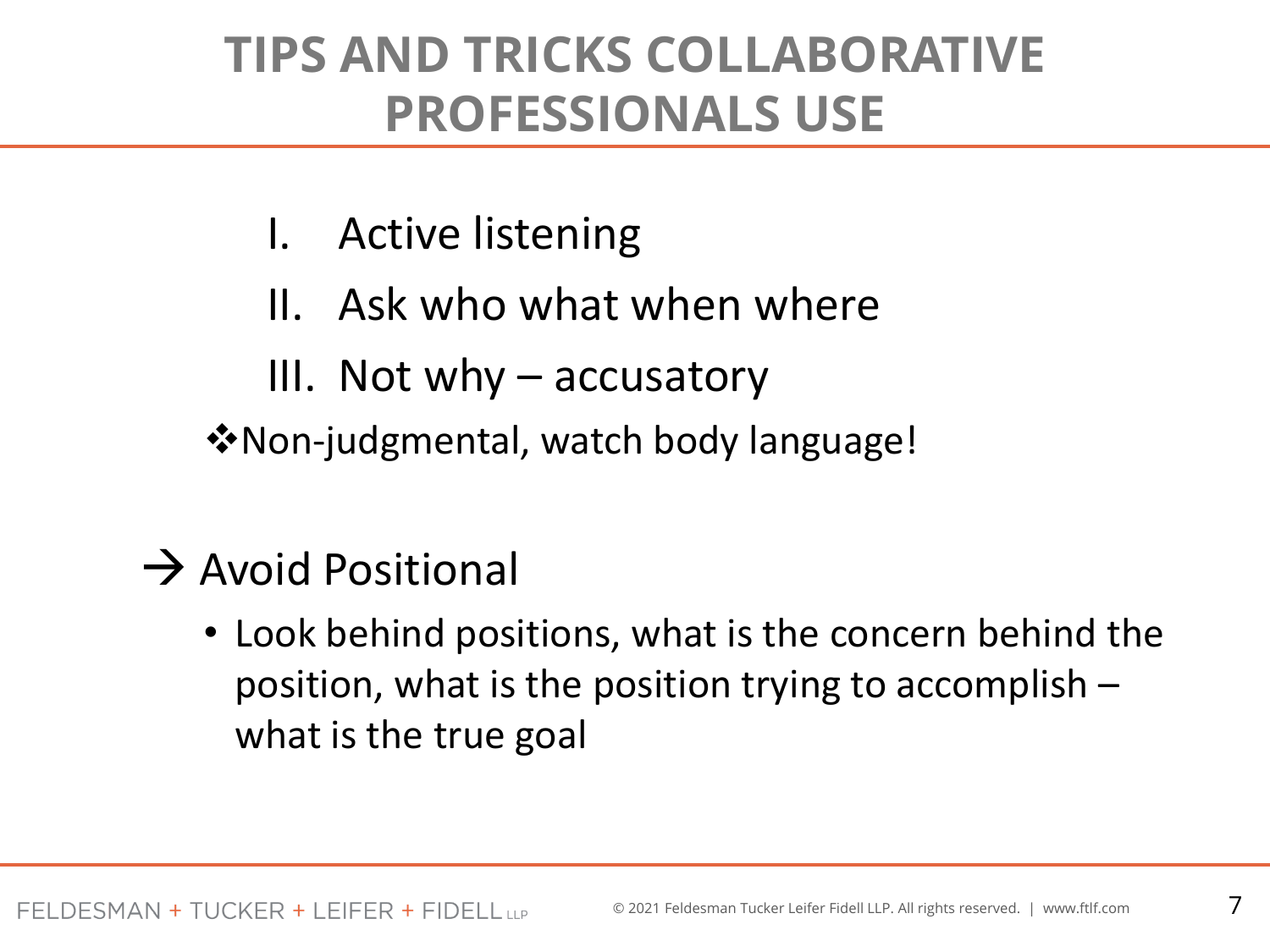#### **TAKE AWAY BENEFITS OF COLLABORATIVE PRACTICE**

#### FELDESMAN + TUCKER + LEIFER + FIDELL

1129 20th Street, NW T. 202.466.8960 Suite 400 F. 202.293.8103 Washington, DC 20036 WWW.ftlf.com

#### Take Away Benefits of Collaborative Practice

- Client Satisfaction
	- o Part of the Process clients have "buy in" to the result
	- o Less time wasted all the information is shared in one room. No one wonders what was said behind their back.
	- o Full disclosure both clients are part of the process and have more control over information
- Creativity
	- o Different than Mediation take away ultimatums without litigation
	- o Relationship focused -- Allows parties who have longer term relationships with each other to treat each other in a manner that can preserve a good or civil relationship.
	- o Idea focused Can look at other data points than what would a Court do.
		- " Outside professionals lend a different perspective other than the "it's the way we do things" perspective
		- Don't be afraid to get specialized help You don't know what you don't know. Specialists, such as a therapist, child specialist, financial planner, tax professional, etc.
- Cooperation
	- o Less work because there's more people involved, and everyone tries to share drafting, etc. responsibilities.
	- o Not feeling so alone--you get a team even if you're a solo practitioner
	- o Team especially helps with high emotions and difficult clients
- $\bullet$  Cost
	- o Less time spent sharing information and positioning
	- o Less aggressive letter writing
	- o Meetings allow all focus on building a durable resolution faster
	- o Happy clients generate more referrals for attorneys.

 $\rightarrow$  Contacts for Trainings:

- o DC: DCACP/D.C. Academy of Collaborative Professionals: szimmerman@ftlf.com or by phone at 202-466-8960
- o Maryland: MACP/Maryland Association of Collaborative Professionals: info@collaborativeprojectmd.org or by phone at 301-267-5701
- o Northern Virginia: CPNOVA/Collaborative Professionals of Northern Virginia: admin@cpnova.com or by phone at 571-246-7584

WASHINGTON DC + MARYLAND + VIRGINIA